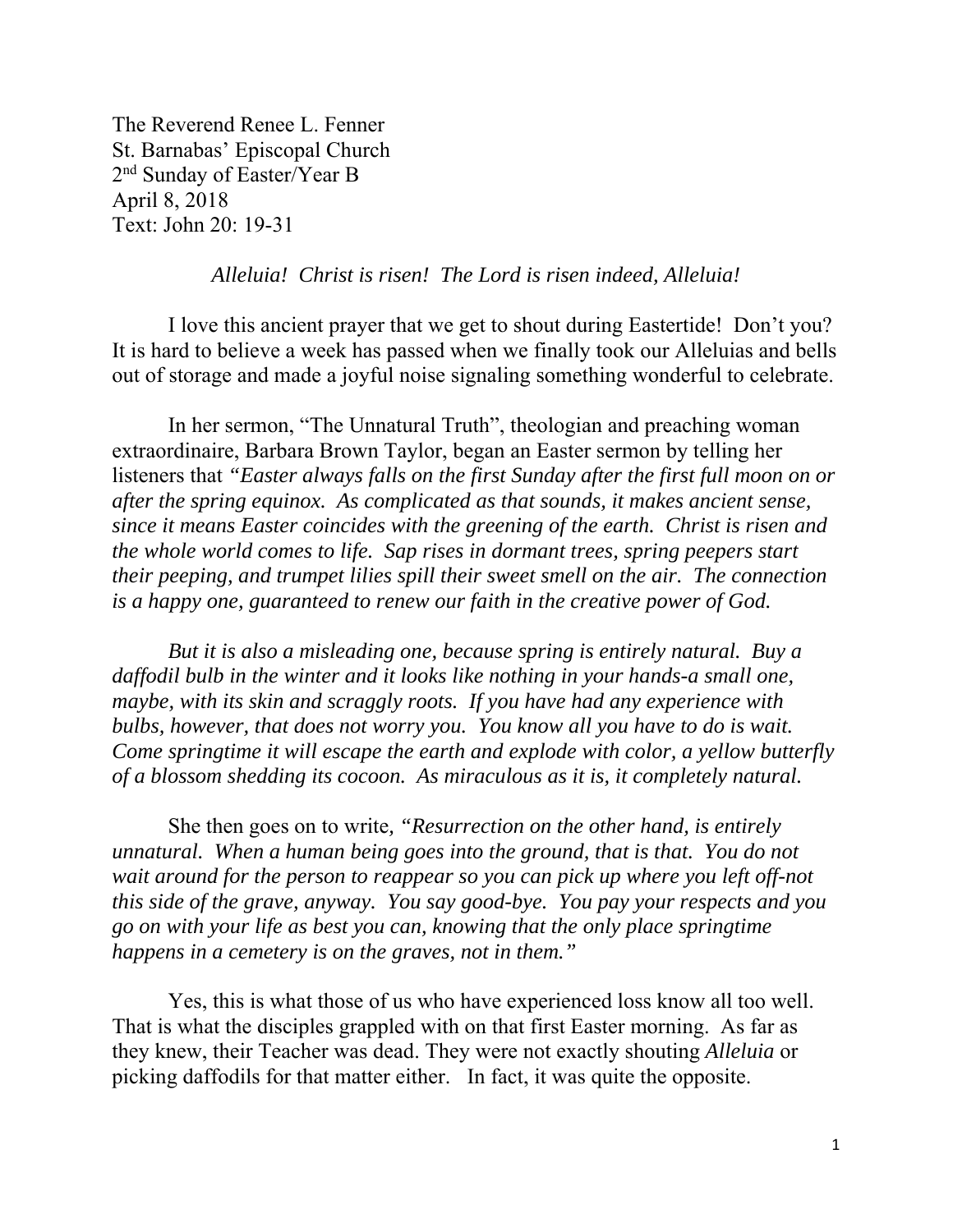On Easter Sunday we heard Mark's account of the Easter story and of the three women who made their way to the tomb to properly tend to Jesus' body. When they got there, the stone had been rolled away and the body of Jesus was gone. Though they were given a message to share with the other disciples, they ran away in fear and said nothing to anyone. In the alternate reading from John's gospel, it was Mary Magdalene who went alone to the tomb. When she saw that the stone was rolled away, she ran to tell Peter and the other disciple, *"the one Jesus loved,*" what she saw. Together they ran to the tomb and saw what Mary reported and that the tomb was empty except for the discarded linens. But even they returned home in silence not knowing what to believe. A little later Mary encountered the risen Jesus who she first thought was the gardener. Mary went back bursting with the news, "I have seen the Lord!" and still the disciples did not believe. So we come to today's gospel reading and there is no joy as we heard how the disciples were huddled together behind lock doors in fear, fear that is so counter to the awesome news of resurrection.

That evening Jesus came to where the disciples were hid and stood among them. "Peace be with you" he said to them. And he breathed into them the Holy Spirit, the same Spirit who first breathed life into creation. In John's gospel, this, this was the moment of Pentecost. This was indeed, a new creation, a new beginning for the followers of the risen Christ. And it would be, a week later, a new beginning for Thomas who uttered the truth of what the writer of John's Gospel wanted us and all generations to know about the identity of Jesus. For when Thomas saw Jesus he uttered the words: "My Lord and my God!" Yes, Jesus was the Word John spoke of at the very beginning of Fourth Gospel; "the Word was with God and Word was God."

 We might try to convince ourselves that if we had been there we would have understood it all from the very beginning. That the reason for their silence, their fear, and their lack of joy was because they hadn't figured it all out. But if we are honest, wouldn't we have been as fearful trying to figure it out in our minds too? Do we really recognize that much better than Mary, the other women, Peter, and the other disciples that resurrection happened? Wouldn't we have demanded like Thomas, the same experience of Jesus' presence? One week after Easter, are our lives any different? Are we living into the joy of resurrection or are we living behind locked doors?

Jesus knew our hearts all too well for he knew that there would be those who believed and those who would struggle with believing. He looked beyond time and the pages that would be written about him and said, *"Blessed are those who*